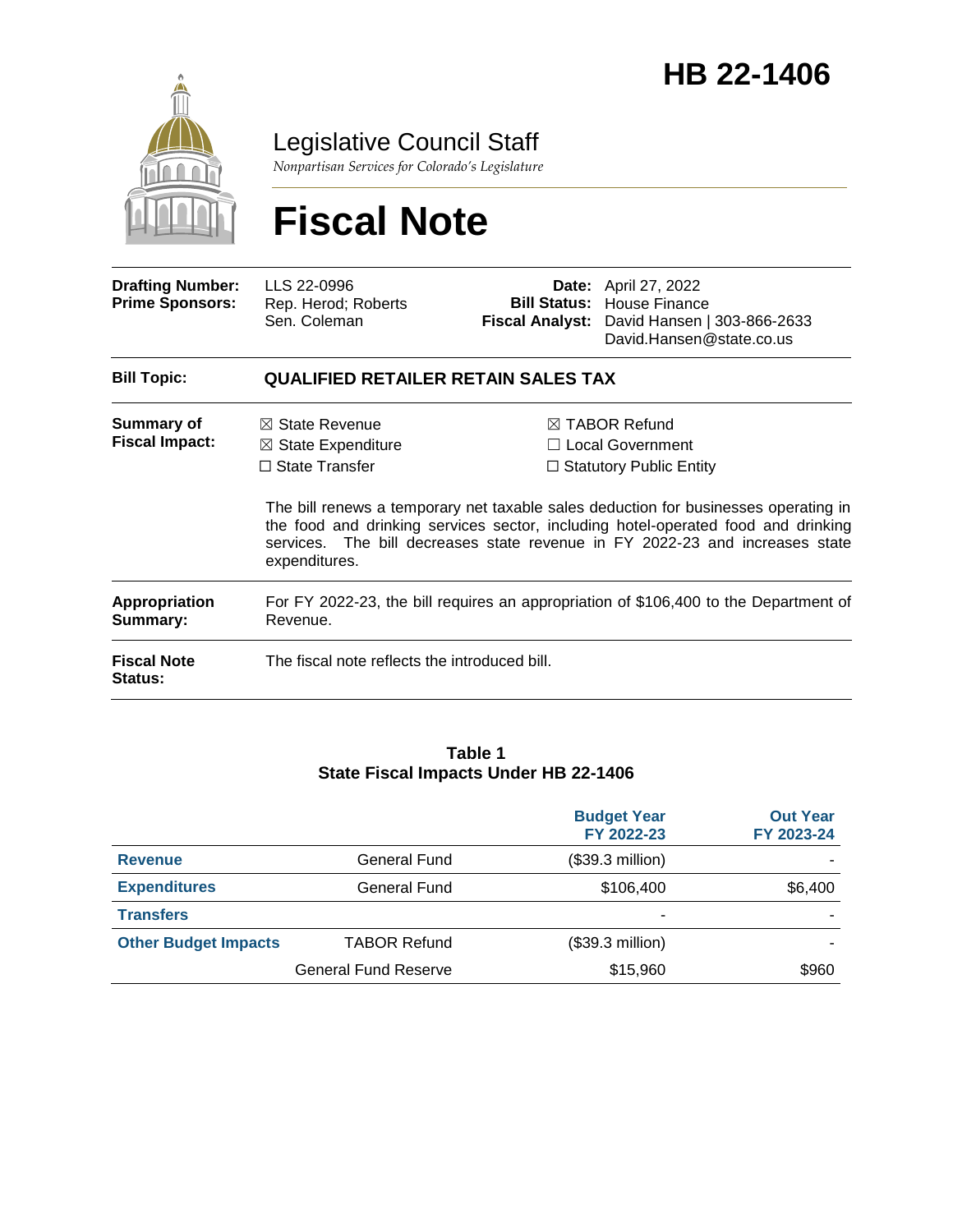## **Summary of Legislation**

The bill allows qualifying retailers to take a temporary deduction from state net taxable sales for sales made from July to September 2022 and retain the sales tax collected. The bill renews the existing deduction for businesses in the food services sector, including hotel food and drinking services. Under the bill, retailers may deduct up to \$70,000 from net taxable sales for up to five locations each month, equating to about \$2,000 in sales tax collections per retailer per site.

The bill also requires the Department of Revenue to provide a report estimating the number of retailers claiming the deduction and the sales tax revenue reduction.

## **Background**

In December 2020, the Governor signed HB 20B-1004. The bill allowed qualifying retailers, including restaurant, bars, and mobile food services providers, to deduct up to \$70,000 monthly from state net taxable sales for up to five sites for a four-month period from November 2020 to February 2021. Based on available Department of Revenue data, the bill reduced state revenue by an estimated \$35.6 million and an estimated 5,370 to 6,110 retailers claimed the deduction each month. HB 20B-1004 did not include reporting requirements and the estimates were based on a query of available data.

In June 2021, the Governor signed HB 21-1265 that renewed the provisions of HB 20B-1004 for three months from June to August 2021, but expanded eligibility to caterers, food service contractors, and hotel food and drinking services. The Department of Revenue estimated the bill reduced state revenue by \$37.8 million and between 6,693 and 6,792 retailers claimed the deduction each month.

## **State Revenue**

The bill is estimated to reduce General Fund revenue by \$39.3 million in FY 2022-23. Sales and use tax revenue is subject to TABOR.

**Data and assumptions.** The revenue impact estimate is based on available data provided by the Department of Revenue for retailers in qualifying industry sectors for December 2021. Based on these data and estimated utilization of the bill among eligible sites for small retailers from the Department of Revenue's analysis of House Bill 21-1265, an estimated 8,600 retailers could claim the exemption each month. Hotel net taxable sales from food services and drinking places is assumed to comprise about 20 percent of taxable hotel revenue based on a study from the American Hotel & Lodging Association.

## **State Expenditures**

The bill increases state expenditures in the Department of Revenue by \$106,400 in FY 2022-23 and \$6,400 in FY 2023-24 from the General Fund. Expenditures are displayed in Table 2 and described below.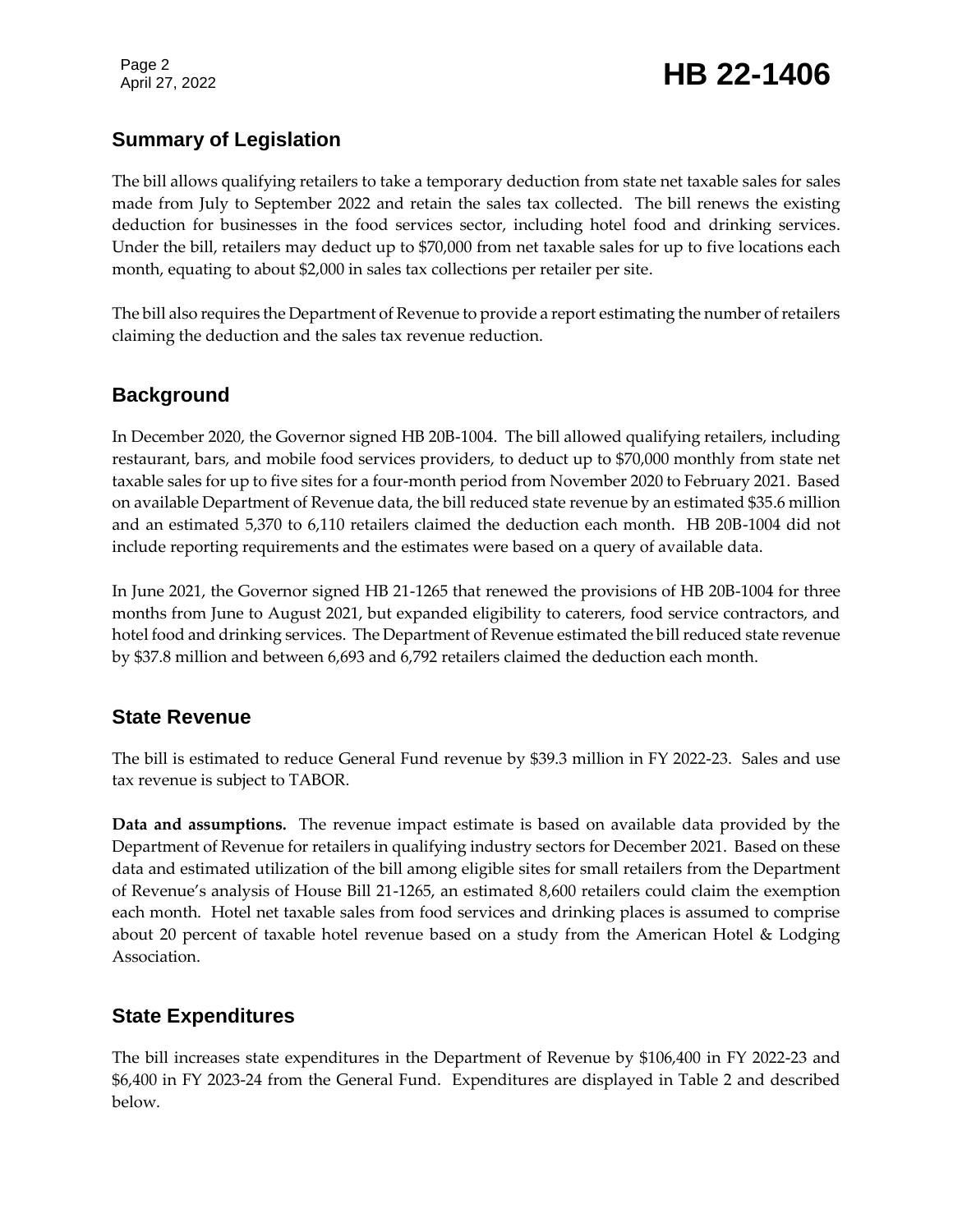## April 27, 2022 **HB 22-1406**

#### **Table 2 Expenditures Under HB 22-1406**

|                                 |                   | FY 2022-23 | FY 2023-24 |
|---------------------------------|-------------------|------------|------------|
| <b>Department of Revenue</b>    |                   |            |            |
| <b>Personal Services</b>        |                   | \$100,000  |            |
| Office of Research and Analysis |                   | \$6,400    | \$6,400    |
|                                 | <b>Total Cost</b> | \$106,400  | \$6,400    |

**Personal Services.** The Department of Revenue will use contract services for a tax examiner to process sales tax refund claims and review wrongly filed returns and resolve errors. The analysis assumes processing refund claims and resolution of wrongly filed returns and errors will require about 3,600 hours. Personal services for this work will be billed at an estimated \$27.78 per hour.

**Office of Research and Analysis.** The Office of Research and Analysis will require 200 hours billed at \$32 per hour for reporting and analysis in FY 2022-23 and FY 2023-24.

## **Other Budget Impacts**

**TABOR refunds.** The bill is expected to decrease the amount of state revenue required to be refunded to taxpayers by the amount shown in the State Revenue section above. This estimate assumes the March 2022 LCS revenue forecast.Because TABOR refunds are paid from the General Fund, decreased General Fund revenue will lower the TABOR refund obligation, but result in no net change to the amount of General Fund otherwise available to spend or save.

**General Fund reserve.** Under current law, an amount equal to 15 percent of General Fund appropriations must be set aside in the General Fund statutory reserve beginning in FY 2022-23. Based on this fiscal note, the bill is expected to increase the amount of General Fund held in reserve by \$15,960 in FY 2022-23 and \$960 in FY 2023-24, which will decrease the amount of General Fund available for other purposes.

### **Effective Date**

The bill takes effect upon signature of the Governor, or upon becoming law without his signature.

## **State Appropriations**

For FY 2022-23, the bill requires an appropriation of \$106,400 from the General Fund for the Department of Revenue.